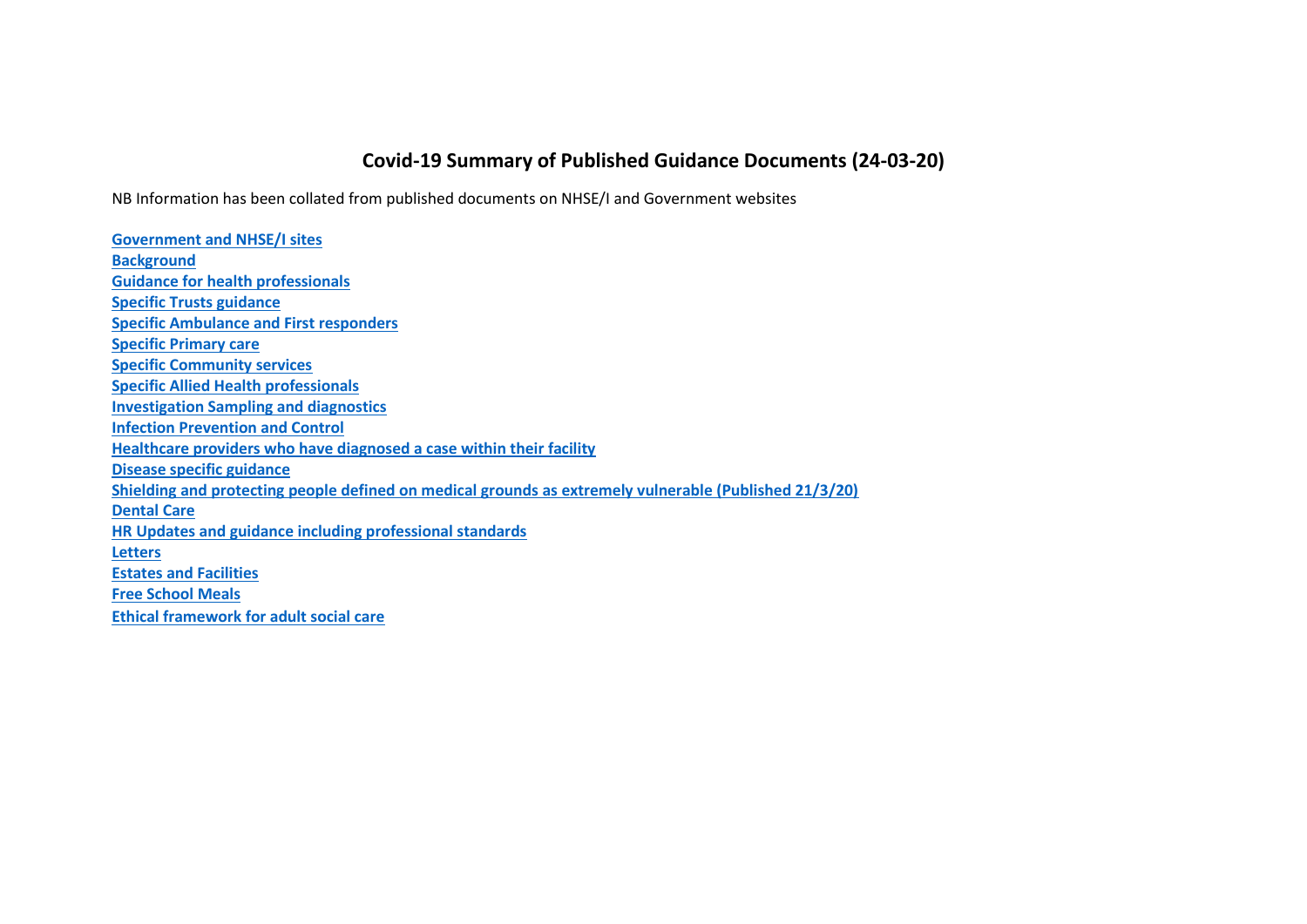<span id="page-1-1"></span><span id="page-1-0"></span>

| <b>Section</b>             | Sub section                                | <b>Guidance</b>                                           | <b>Date Published</b> | <b>Updated</b> |
|----------------------------|--------------------------------------------|-----------------------------------------------------------|-----------------------|----------------|
|                            |                                            |                                                           |                       |                |
| <b>Government and</b>      | Information on COVID-19,                   | https://www.gov.uk/government/collections/wuhan-novel-    | 10/1/20               | 23/3/20        |
| <b>NHSE/I sites</b>        | including guidance on the                  | coronavirus?utm_source=10a41863-e84e-4679-9303-           |                       |                |
|                            | assessment and management of               | 479a2ad6ee07&utm_medium=email&utm_campaign=govuk          |                       |                |
|                            | suspected UK cases - Information           | -notifications&utm_content=immediate                      |                       |                |
|                            | on COVID-19, including guidance            |                                                           |                       |                |
|                            | on the assessment and                      |                                                           |                       |                |
|                            | management of suspected UK                 |                                                           |                       |                |
|                            | cases.                                     |                                                           |                       |                |
|                            | <b>Coronavirus guidance for clinicians</b> | https://www.england.nhs.uk/coronavirus/                   |                       |                |
|                            | and NHS managers                           |                                                           |                       |                |
|                            |                                            |                                                           |                       |                |
| <b>Background</b>          | COVID-19: background                       | https://www.gov.uk/government/publications/wuhan-         | 16/1/20               | 23/3/20        |
|                            | information - Information on               | novel-coronavirus-background-information                  |                       |                |
|                            | COVID-19 including epidemiology,           |                                                           |                       |                |
|                            | virology and clinical features             |                                                           |                       |                |
|                            | COVID-19: epidemiology, virology           | https://www.gov.uk/government/publications/wuhan-         |                       | 23/3/20        |
|                            | and clinical features                      | novel-coronavirus-background-information/wuhan-novel-     |                       |                |
|                            |                                            | coronavirus-epidemiology-virology-and-clinical-features   |                       |                |
|                            |                                            |                                                           |                       |                |
| <b>Guidance for health</b> | <b>COVID-19: guidance for health</b>       | https://www.gov.uk/government/collections/wuhan-novel-    | 10/1/20               | 23/3/20        |
| professionals              | professionals - Information on             | coronavirus                                               |                       |                |
|                            | COVID-19, including guidance on            |                                                           |                       |                |
|                            | the assessment and management              |                                                           |                       |                |
|                            | of suspected UK cases                      |                                                           |                       |                |
|                            | <b>COVID-19: investigation and initial</b> | https://www.gov.uk/government/publications/wuhan-         | 10/1/20               | 18/3/20        |
|                            | clinical management of possible            | novel-coronavirus-initial-investigation-of-possible-cases |                       |                |
|                            | cases - Information on case                |                                                           |                       |                |
|                            | definitions, and the initial               |                                                           |                       |                |
|                            | assessment and investigation of            |                                                           |                       |                |
|                            | possible cases of COVID-19                 |                                                           |                       |                |
|                            | infection.                                 |                                                           |                       |                |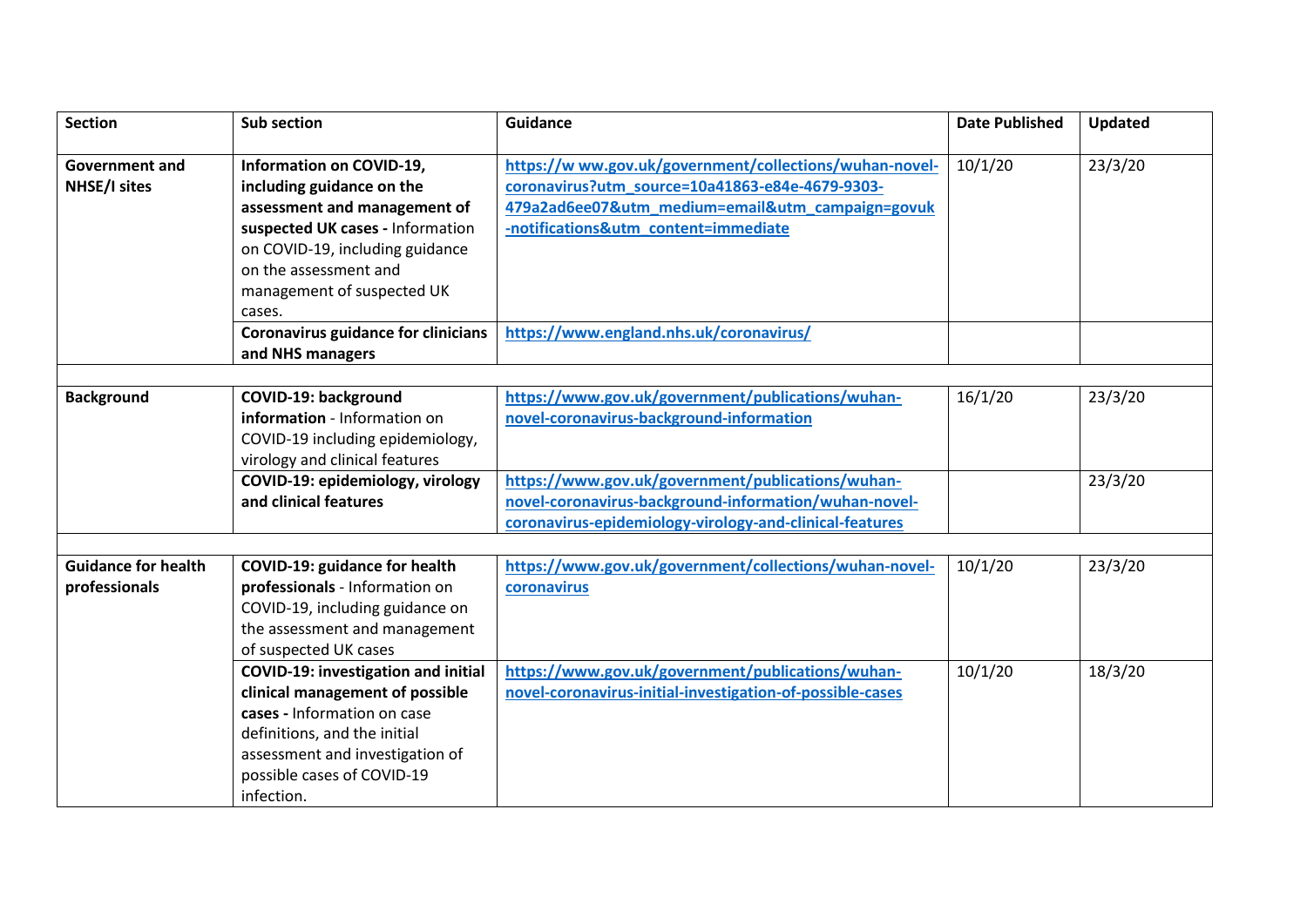<span id="page-2-0"></span>

|                        | <b>COVID-19: guidance for healthcare</b>  | https://www.gov.uk/government/publications/covid-19-     | 13/3/20        | 14/3/20 |
|------------------------|-------------------------------------------|----------------------------------------------------------|----------------|---------|
|                        | providers who have diagnosed a            | guidance-for-healthcare-providers-who-have-diagnosed-a-  |                |         |
|                        | case within their facility -              | case-within-their-facility                               |                |         |
|                        | Recommendations on actions for            |                                                          |                |         |
|                        | healthcare staff who have                 |                                                          |                |         |
|                        | diagnosed a case of COVID-19              |                                                          |                |         |
|                        | within their facility who was not         |                                                          |                |         |
|                        | isolated from admission.                  |                                                          |                |         |
|                        | <b>COVID-19: guidance for healthcare</b>  | https://www.gov.uk/government/publications/covid-19-     | 13/3/20        | 14/3/20 |
|                        | providers who have diagnosed a            | guidance-for-healthcare-providers-who-have-diagnosed-a-  |                |         |
|                        | case within their facility -              | case-within-their-facility                               |                |         |
|                        | Recommendations on actions for            |                                                          |                |         |
|                        | healthcare staff who have                 |                                                          |                |         |
|                        | diagnosed a case of COVID-19              |                                                          |                |         |
|                        | within their facility who was not         |                                                          |                |         |
|                        | isolated from admission                   |                                                          |                |         |
|                        | Standard operating procedure for          | https://www.england.nhs.uk/wp-                           | 6/3/20         |         |
|                        | Coronavirus (2019-nCoV) Priority          | content/uploads/2020/02/coronavirus-priority-assessment- |                |         |
|                        | <b>Assessment Service (version 3)</b>     | service-sop-v3.pdf                                       |                |         |
|                        |                                           |                                                          |                |         |
| <b>Specific Trusts</b> | <b>IMPORTANT ADVICE TO KEEP YOU</b>       | https://www.england.nhs.uk/coronavirus/wp-               | Letter undated |         |
| guidance               | <b>SAFE FROM CORONAVIRUS -</b>            | content/uploads/sites/52/2020/03/at-risk-patient-letter- |                |         |
|                        | Letter                                    | march-2020.pdf                                           |                |         |
|                        | <b>CARING FOR PEOPLE AT HIGHEST</b>       | https://www.england.nhs.uk/coronavirus/wp-               | Letter dated   |         |
|                        | <b>RISK DURING COVID-19 INCIDENT .</b>    | content/uploads/sites/52/2020/03/2020-03-21-COVID-19-    | 21/3/20        |         |
|                        | To: All NHS Medical Directors - All       | at-risk-Trust-letter_FINAL.pdf                           |                |         |
|                        | <b>NHS Nursing Directors</b>              |                                                          |                |         |
|                        | <b>COVID-19 Hospital Discharge</b>        | https://www.england.nhs.uk/coronavirus/wp-               | Letter dated   |         |
|                        | <b>Service Requirements -</b>             | content/uploads/sites/52/2020/03/hmg-letter-hospital-    | 19/3/20        |         |
|                        | Accountable Officers of NHS and           | discharge\-guidance-v3.pdf                               |                |         |
|                        | <b>Foundation Trusts - Accountable</b>    |                                                          |                |         |
|                        | <b>Officers of Clinical Commissioning</b> |                                                          |                |         |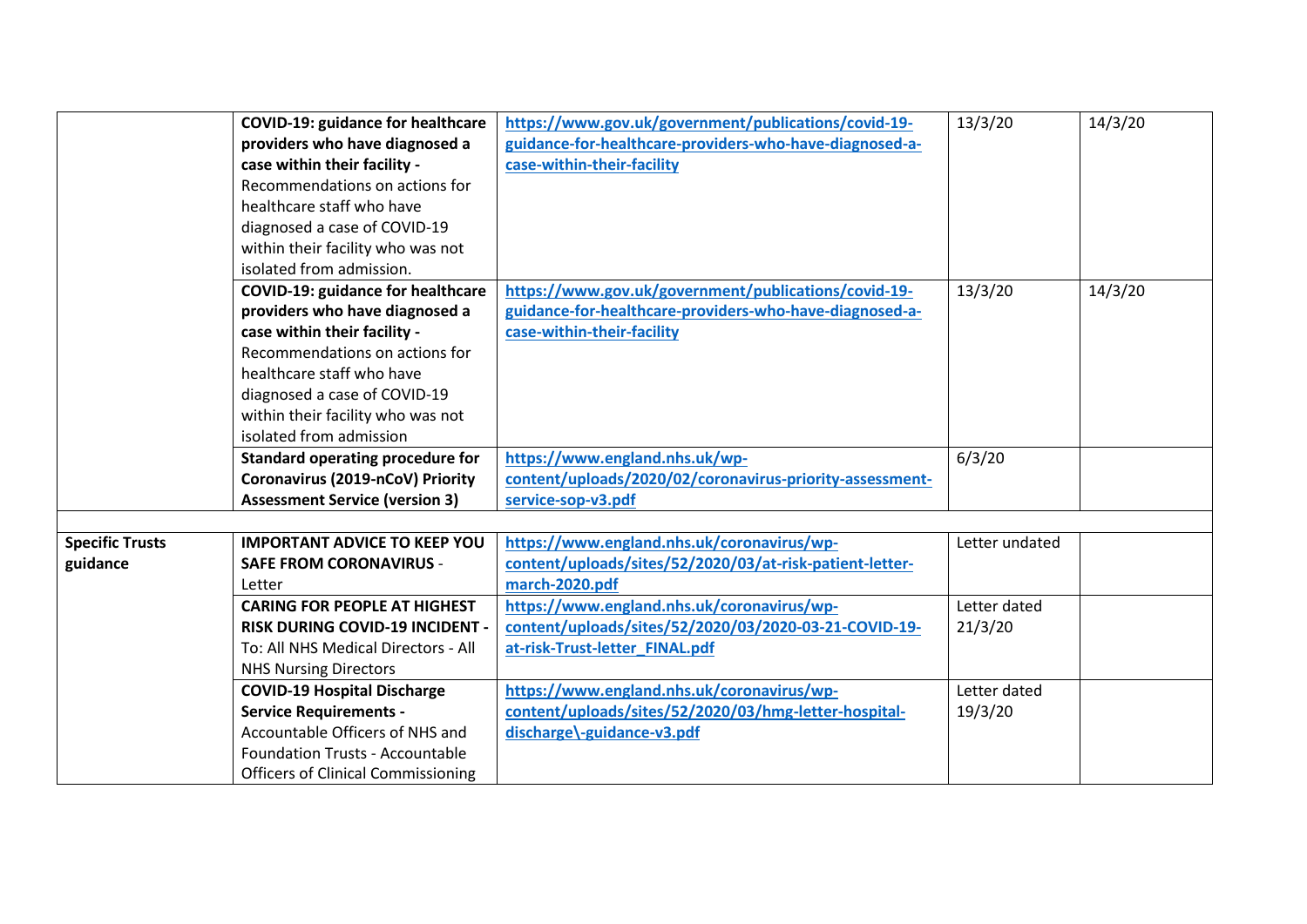<span id="page-3-1"></span><span id="page-3-0"></span>

|                                                   | <b>Groups - Directors of Adult Social</b><br>Care                                                                                                                                                                                 |                                                                                                                                                                                                                                                 |         |         |
|---------------------------------------------------|-----------------------------------------------------------------------------------------------------------------------------------------------------------------------------------------------------------------------------------|-------------------------------------------------------------------------------------------------------------------------------------------------------------------------------------------------------------------------------------------------|---------|---------|
|                                                   | Virus transmission - Definition of<br>'fomite' - Definition of 'droplet'                                                                                                                                                          | https://www.england.nhs.uk/coronavirus/secondary-<br>care/about-covid-19/virus-transmission/                                                                                                                                                    |         | 20/3/20 |
|                                                   | <b>COVID-19 Hospital Discharge</b><br><b>Service Requirements</b>                                                                                                                                                                 | https://www.england.nhs.uk/coronavirus/wp-<br>content/uploads/sites/52/2020/03/covid-19-discharge-<br>guidance-hmg-format-v4-18.pdf                                                                                                             | 19/3/20 |         |
|                                                   | Case definitions: possible case, as<br>of 13 March 2020 - Patients who<br>meet the following criteria<br>(inpatient definition)                                                                                                   | https://www.gov.uk/government/publications/wuhan-<br>novel-coronavirus-initial-investigation-of-possible-<br>cases/investigation-and-initial-clinical-management-of-<br>possible-cases-of-wuhan-novel-coronavirus-wn-cov-<br>infection#criteria |         | 18/3/20 |
|                                                   |                                                                                                                                                                                                                                   |                                                                                                                                                                                                                                                 |         |         |
| <b>Specific Ambulance</b><br>and First responders | <b>COVID-19: guidance for first</b><br>responders - Advice for first<br>responders (as defined by the Civil<br>Contingencies Act) and others who<br>may have close contact with<br>symptomatic people with potential<br>COVID-19. | https://www.gov.uk/government/publications/novel-<br>coronavirus-2019-ncov-interim-guidance-for-first-responders                                                                                                                                | 5/2/20  | 27/2/20 |
|                                                   | COVID-19: guidance for<br><b>Ambulance Trusts - This guidance</b><br>is for suspected cases of COVID-19<br>where an emergency ambulance<br>response is required                                                                   | https://www.gov.uk/government/publications/covid-19-<br>guidance-for-ambulance-trusts                                                                                                                                                           | 21/2/20 | 13/3/20 |
| <b>Specific Primary care</b>                      | <b>COVID-19: guidance for primary</b><br>care - Advice for primary care<br>professionals dealing with patients<br>with suspected COVID-19                                                                                         | https://www.gov.uk/government/publications/wn-cov-<br>guidance-for-primary-care                                                                                                                                                                 | 21/1/20 | 19/3/20 |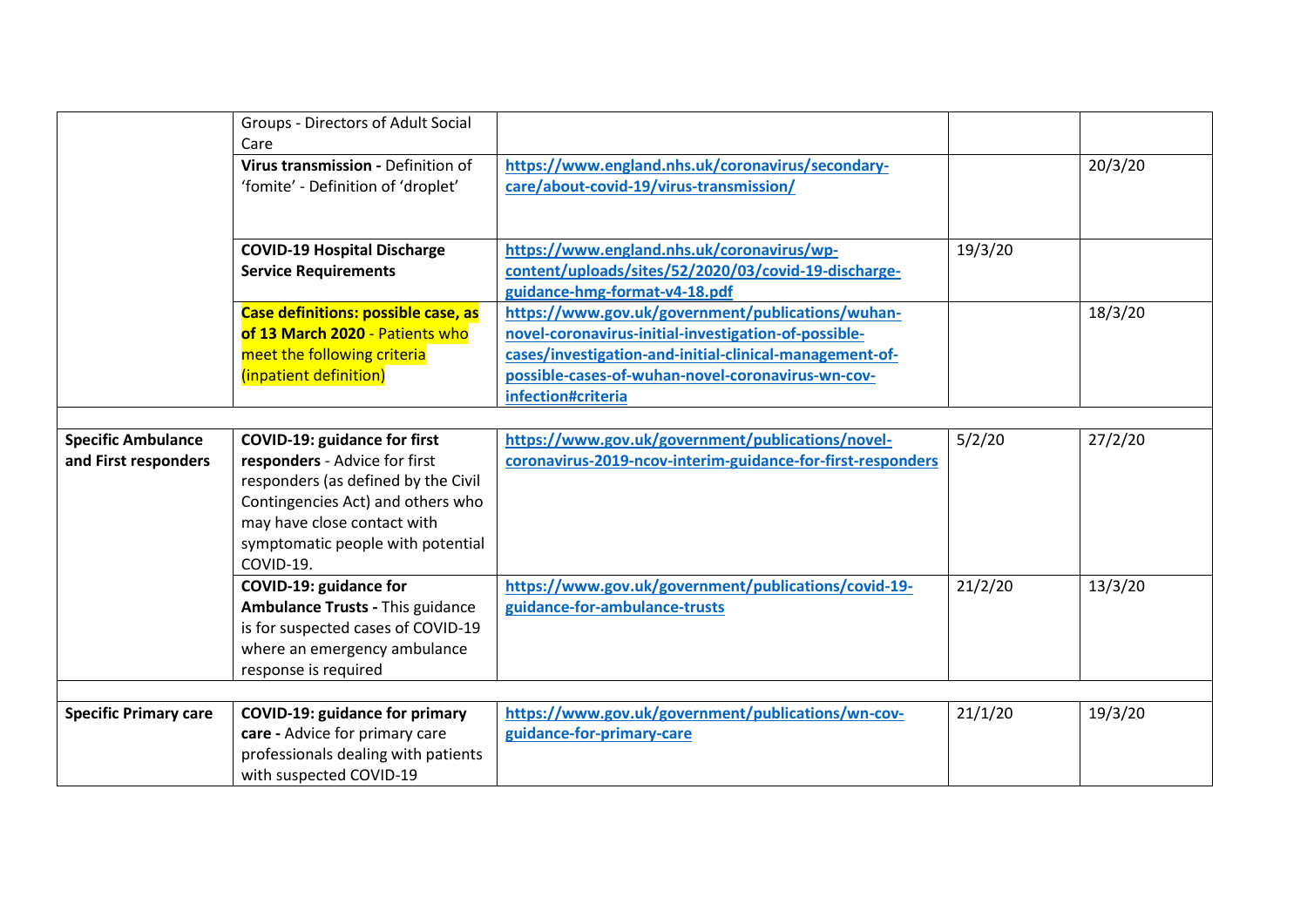<span id="page-4-2"></span><span id="page-4-1"></span><span id="page-4-0"></span>

|                               | <b>Briefing: Primary care providers</b>    | https://www.england.nhs.uk/coronavirus/wp-                | Letter dated  |         |
|-------------------------------|--------------------------------------------|-----------------------------------------------------------|---------------|---------|
|                               | and the coronavirus (COVID-19)             | content/uploads/sites/52/2020/03/coronavirus-primary-     | 18/3/20       |         |
|                               |                                            | care-briefing.pdf                                         |               |         |
|                               | <b>Guidance and updates for GPs: At-</b>   | https://www.england.nhs.uk/coronavirus/publication/guida  | 22/3/20       | 23/3/20 |
|                               | risk patients                              | nce-and-updates-for-gps-at-risk-patients/                 |               |         |
|                               | Letter to GPs - management and             | https://www.england.nhs.uk/coronavirus/wp-                | 21 March 2020 |         |
|                               | shielding of patients who are at the       | content/uploads/sites/52/2020/03/200321_COVID-            |               |         |
|                               | highest risk of severe morbidity           | 19 CMO MD letter-to-GPs FINAL 2.pdf                       |               |         |
|                               | and mortality from coronavirus             |                                                           |               |         |
|                               | (COVID-19).                                |                                                           |               |         |
|                               | <b>COVID-19 Home Management</b>            | https://www.england.nhs.uk/coronavirus/wp-                | 10/3/20       |         |
|                               | <b>Service (CHMS)</b>                      | content/uploads/sites/52/2020/03/preparedness-letter-     |               |         |
|                               |                                            | primary-care-10-march-2020.pdf                            |               |         |
|                               | GP letter - caring for people at           | https://www.england.nhs.uk/coronavirus/wp-                | 21/3/20       |         |
|                               | highest risk during Covid-19               | content/uploads/sites/52/2020/03/200321 GP-               |               |         |
|                               | incident                                   | letter Annex-2 FINAL 2.pdf                                |               |         |
|                               |                                            |                                                           |               |         |
|                               |                                            |                                                           |               |         |
| <b>Specific Community</b>     | <b>COVID-19 Prioritisation within</b>      | https://www.england.nhs.uk/coronavirus/wp-                | 19/3/20       |         |
| services                      | <b>Community Health Services</b>           | content/uploads/sites/52/2020/03/COVID-19-prioritisation- |               |         |
|                               |                                            | within-community-health-services-19-March-2020-version-   |               |         |
|                               |                                            | 1.1.pdf                                                   |               |         |
|                               |                                            |                                                           |               |         |
| <b>Specific Allied Health</b> | Supporting allied health                   | https://www.england.nhs.uk/coronavirus/wp-                | 19/3/20       |         |
| professionals                 | professionals and allied health            | content/uploads/sites/52/2020/03/letter-supporting-ahps-  |               |         |
|                               | professional support workers               | 19-march-2020.pdf                                         |               |         |
|                               | during the COVID-19 epidemic in            |                                                           |               |         |
|                               | the UK                                     |                                                           |               |         |
|                               |                                            |                                                           |               |         |
| Investigation                 | <b>COVID-19: investigation and initial</b> | https://www.gov.uk/government/publications/wuhan-         |               | 18/3/20 |
| Sampling and                  | clinical management of possible            | novel-coronavirus-initial-investigation-of-possible-      |               |         |
| diagnostics                   | cases                                      | cases/investigation-and-initial-clinical-management-of-   |               |         |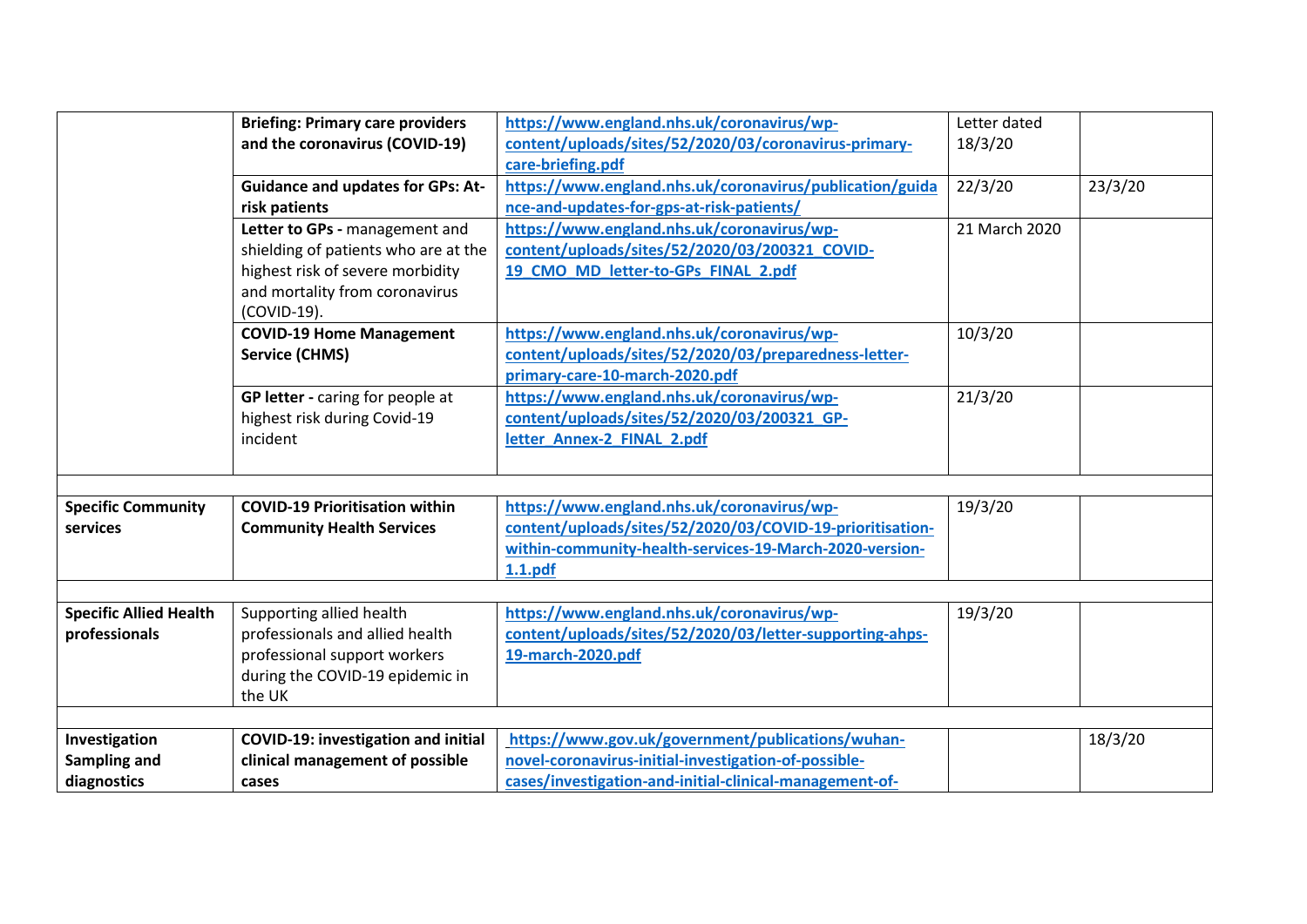|                                        | possible-cases-of-wuhan-novel-coronavirus-wn-cov-                  |         |         |
|----------------------------------------|--------------------------------------------------------------------|---------|---------|
|                                        | infection#preparing-for-an-assessment                              |         |         |
| <b>COVID-19: guidance for sampling</b> | https://www.gov.uk/government/publications/wuhan-                  | 15/1/20 | 20/3/20 |
| and for diagnostic laboratories        | novel-coronavirus-guidance-for-clinical-diagnostic-                |         |         |
|                                        | <b>laboratories</b>                                                |         |         |
| <b>COVID-19: laboratory</b>            | <b>COVID-19: laboratory investigations and sample</b>              |         | 20/3/20 |
| investigations and sample              | requirements for diagnosis                                         |         |         |
| requirements for diagnosis             |                                                                    |         |         |
| Priority of SARS-CoV-2 (COVID-19)      | <b>Priority of SARS-CoV-2 (COVID-19) testing during periods of</b> |         | 20/3/20 |
| testing during periods of              | significant demand                                                 |         |         |
| significant demand - This guidance     |                                                                    |         |         |
| provides a priority order of testing   |                                                                    |         |         |
| for periods when demand for            |                                                                    |         |         |
| diagnostic testing may exceed local    |                                                                    |         |         |
| laboratory capacities and triaging     |                                                                    |         |         |
| of requests is required                |                                                                    |         |         |
| <b>COVID-19: how to arrange</b>        | <b>COVID-19: how to arrange laboratory testing</b>                 |         | 20/3/20 |
| laboratory testing                     |                                                                    |         |         |
| <b>Suspected COVID-19 cases</b>        | <b>COVID-19: which samples should be taken (poster)</b>            | Undated |         |
|                                        |                                                                    |         |         |
| Suspected COVID-19 cases -             | <b>COVID-19: sampling and packaging poster</b>                     | Undated |         |
| Sampling and Packaging                 |                                                                    |         |         |
| COVID-19: packaging diagnostic         | <b>COVID-19: packaging diagnostic samples containing Hazard</b>    |         | 20/3/20 |
| samples containing Hazard Group        | Group 3 (HG3) pathogens (video)                                    |         |         |
| 3 (HG3) pathogens (video)              |                                                                    |         |         |
| COVID-19: safe handling and            | <b>COVID-19: safe handling and processing for samples in</b>       |         | 20/3/20 |
| processing for samples in              | <b>laboratories</b>                                                |         |         |
| <b>laboratories</b>                    |                                                                    |         |         |
| Specimen result contact form -         | <b>COVID-19: Specimen Result Contact Form</b>                      | Undated |         |
| Excel                                  |                                                                    |         |         |
| Covid - 19 Screening Request form      | https://assets.publishing.service.gov.uk/government/uploa/         | No date |         |
| $- E28 - PHE$                          | system/uploads/attachment_data/file/868264/PHE_2019-               |         |         |
|                                        | <b>COVID-19 Testing Request Form E28.pdf</b>                       |         |         |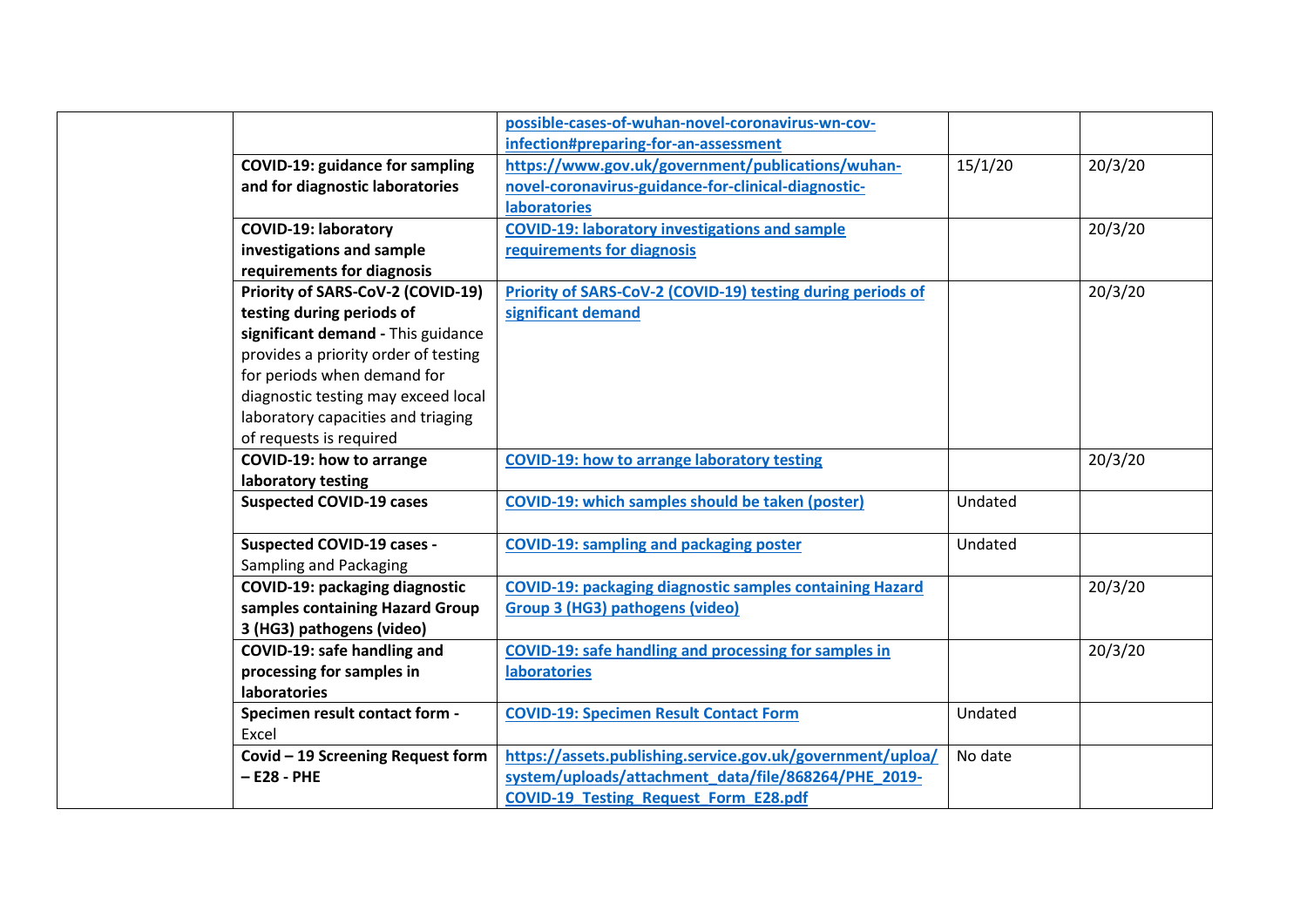<span id="page-6-1"></span><span id="page-6-0"></span>

|                             | COVID-19: rapid tests for use in       | https://www.gov.uk/government/publications/covid-19-         | 15/3/20        |          |
|-----------------------------|----------------------------------------|--------------------------------------------------------------|----------------|----------|
|                             | community pharmacies or at             | rapid-tests-for-use-in-community-pharmacies-or-at-           |                |          |
|                             | home                                   | home/covid-19-rapid-tests-for-use-in-community-              |                |          |
|                             |                                        | pharmacies-or-at-home                                        |                |          |
|                             | <b>COVID-19: evaluation of</b>         | https://www.gov.uk/government/publications/covid-19-         | 20/3/20        |          |
|                             | commercially available diagnostic      | evaluation-of-commercially-available-diagnostic-products     |                |          |
|                             | products - Information on how          |                                                              |                |          |
|                             | Public Health England (PHE) is         |                                                              |                |          |
|                             | evaluating the various                 |                                                              |                |          |
|                             | commercially available COVID-19        |                                                              |                |          |
|                             | diagnostics products.                  |                                                              |                |          |
|                             |                                        |                                                              |                |          |
| <b>Infection prevention</b> | <b>COVID-19: infection prevention</b>  | https://www.gov.uk/government/publications/wuhan-            | 10/1/20        | 223/3/20 |
| and Control                 | and control                            | novel-coronavirus-infection-prevention-and-control           |                |          |
|                             | When to use a surgical                 | https://assets.publishing.service.gov.uk/government/upload   | No publication |          |
|                             | face mask or FFP3 respirator           | s/system/uploads/attachment_data/file/874411/When_to         | date           |          |
|                             |                                        | use face mask or FFP3.pdf                                    |                |          |
|                             | <b>COVID-19: personal protective</b>   | https://www.gov.uk/government/publications/covid-19-         | 10/1/20        |          |
|                             | equipment use for aerosol              | personal-protective-equipment-use-for-aerosol-generating-    |                |          |
|                             | generating procedures                  | procedures                                                   |                |          |
|                             | Letter - Guidance on supply and        | https://www.england.nhs.uk/coronavirus/wp-                   | 20/3/20        |          |
|                             | use of personal Protective             | content/uploads/sites/52/2020/03/PPE-Letter-FINAL-20-        |                |          |
|                             | equipment (PPE)                        | March-2020-updated-on-22-March-2020.pdf                      |                |          |
|                             | FAQs on using FFP 3 Respiratory        | https://www.england.nhs.uk/coronavirus/wp-                   | 20/3/20        |          |
|                             | <b>Protective Equipment (RPE)</b>      | content/uploads/sites/52/2020/03/faq-ffp3-20-march-          |                |          |
|                             |                                        | 2020.pdf                                                     |                |          |
|                             |                                        |                                                              |                |          |
| <b>Healthcare providers</b> | <b>COVID-19: actions required when</b> | https://www.gov.uk/government/publications/covid-19-         |                | 14/3/20  |
| who have diagnosed a        | a case was not diagnosed on            | guidance-for-healthcare-providers-who-have-diagnosed-a-      |                |          |
| case within their           | admission                              | case-within-their-facility/covid-19-actions-required-when-a- |                |          |
| facility                    |                                        | case-was-not-diagnosed-on-admission                          |                |          |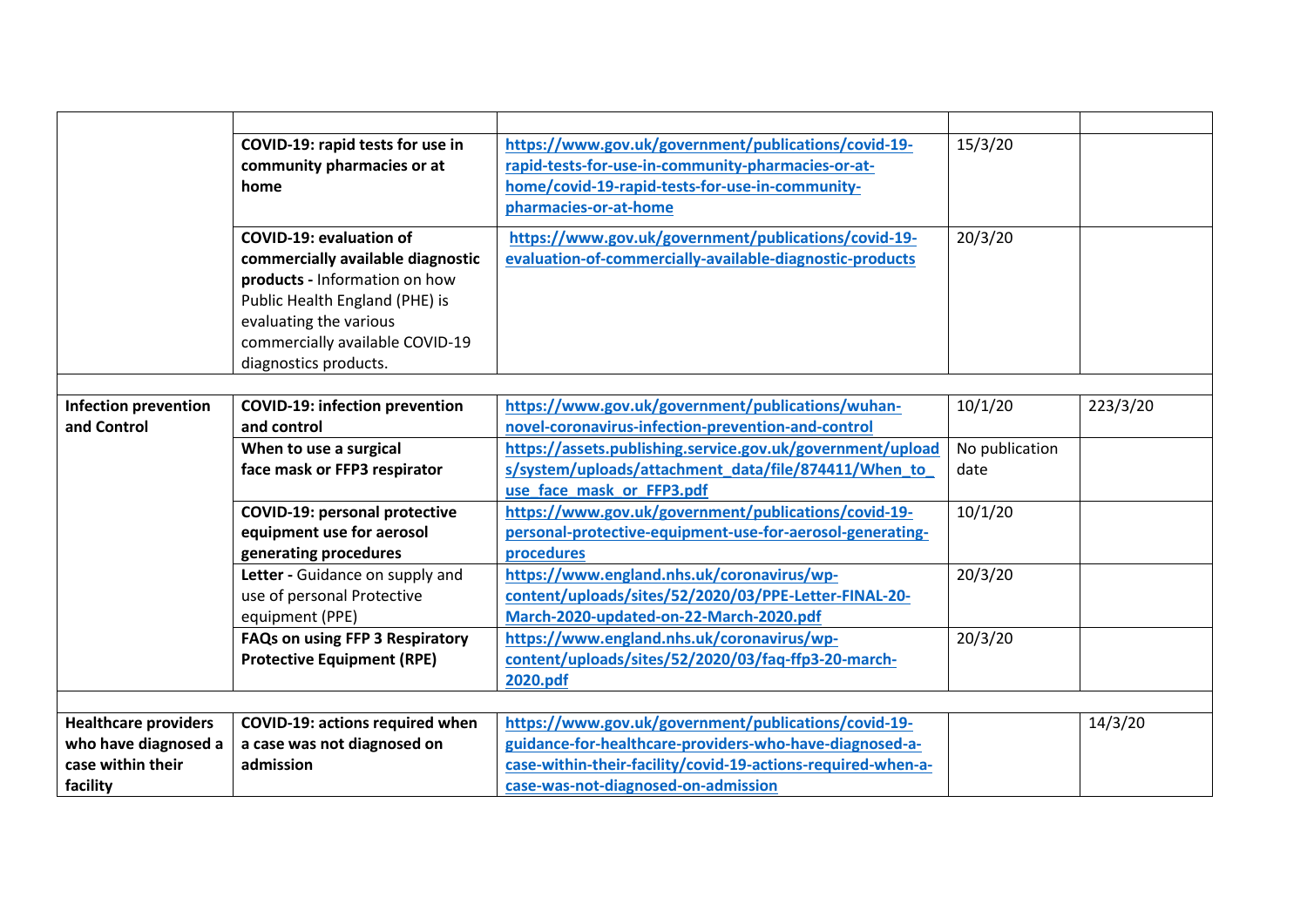<span id="page-7-3"></span><span id="page-7-2"></span><span id="page-7-1"></span><span id="page-7-0"></span>

| <b>Disease specific</b><br>guidance                                                                                      | Cancer - To: cancer alliance<br>Diabetes - COVID-19: NHS Diabetes<br>Prevention Programme - To: NHS                                                                                                                       | https://www.england.nhs.uk/coronavirus/wp-<br>content/uploads/sites/52/2020/03/cancer-alliance-<br>information-on-managing-cancer-referrals-19-march-<br>2020.pdf<br>https://www.england.nhs.uk/coronavirus/wp-<br>content/uploads/sites/52/2020/03/Adaptations-to-the-NHS- | 19/3/20<br>19/3/29 |         |
|--------------------------------------------------------------------------------------------------------------------------|---------------------------------------------------------------------------------------------------------------------------------------------------------------------------------------------------------------------------|-----------------------------------------------------------------------------------------------------------------------------------------------------------------------------------------------------------------------------------------------------------------------------|--------------------|---------|
|                                                                                                                          | DPP Providers/NHS E&I Regional                                                                                                                                                                                            | Diabetes-Prevention-Programme 19-March.pdf                                                                                                                                                                                                                                  |                    |         |
|                                                                                                                          | Teams/STP Programme Leads                                                                                                                                                                                                 |                                                                                                                                                                                                                                                                             |                    |         |
| Shielding and<br>protecting people<br>defined on medical<br>grounds as extremely<br>vulnerable (Published<br>21st March) | <b>COVID-19: guidance on social</b><br>distancing and for vulnerable<br>people - Guidance on social<br>distancing for everyone in the UK,<br>including children, and protecting<br>older people and vulnerable<br>people. | https://www.gov.uk/government/publications/covid-19-<br>guidance-on-social-distancing-and-for-vulnerable-people                                                                                                                                                             | 16/3/20            | 23/3/20 |
|                                                                                                                          | <b>Guidance on shielding and</b><br>protecting people defined on<br>medical grounds as extremely<br>vulnerable from COVID-19                                                                                              | https://www.gov.uk/government/publications/guidance-<br>on-shielding-and-protecting-extremely-vulnerable-persons-<br>from-covid-19/guidance-on-shielding-and-protecting-<br>extremely-vulnerable-persons-from-covid-19                                                      | 21/3/20            |         |
| <b>Dental care</b>                                                                                                       | Updates and guidance for primary<br>dental care - Regular updates to<br>primary dental care regarding the<br>emerging COVID-19 situation.                                                                                 | https://www.england.nhs.uk/coronavirus/publication/prep<br>aredness-letters-for-dental-care/                                                                                                                                                                                | 19/3/20            | 21/3/20 |
|                                                                                                                          | <b>Dental practice</b>                                                                                                                                                                                                    | https://www.england.nhs.uk/coronavirus/primary-<br>care/dental-practice/                                                                                                                                                                                                    | 20/3/20            |         |
|                                                                                                                          |                                                                                                                                                                                                                           |                                                                                                                                                                                                                                                                             |                    |         |
| HR updates and<br>guidance including                                                                                     | <b>NHS staff hotel accommodation</b>                                                                                                                                                                                      | https://www.england.nhs.uk/coronavirus/wp-<br>content/uploads/sites/52/2020/03/hotel-accommodation-<br>for-nhs-staff-20-march-2020.pdf                                                                                                                                      | 20/3/20            |         |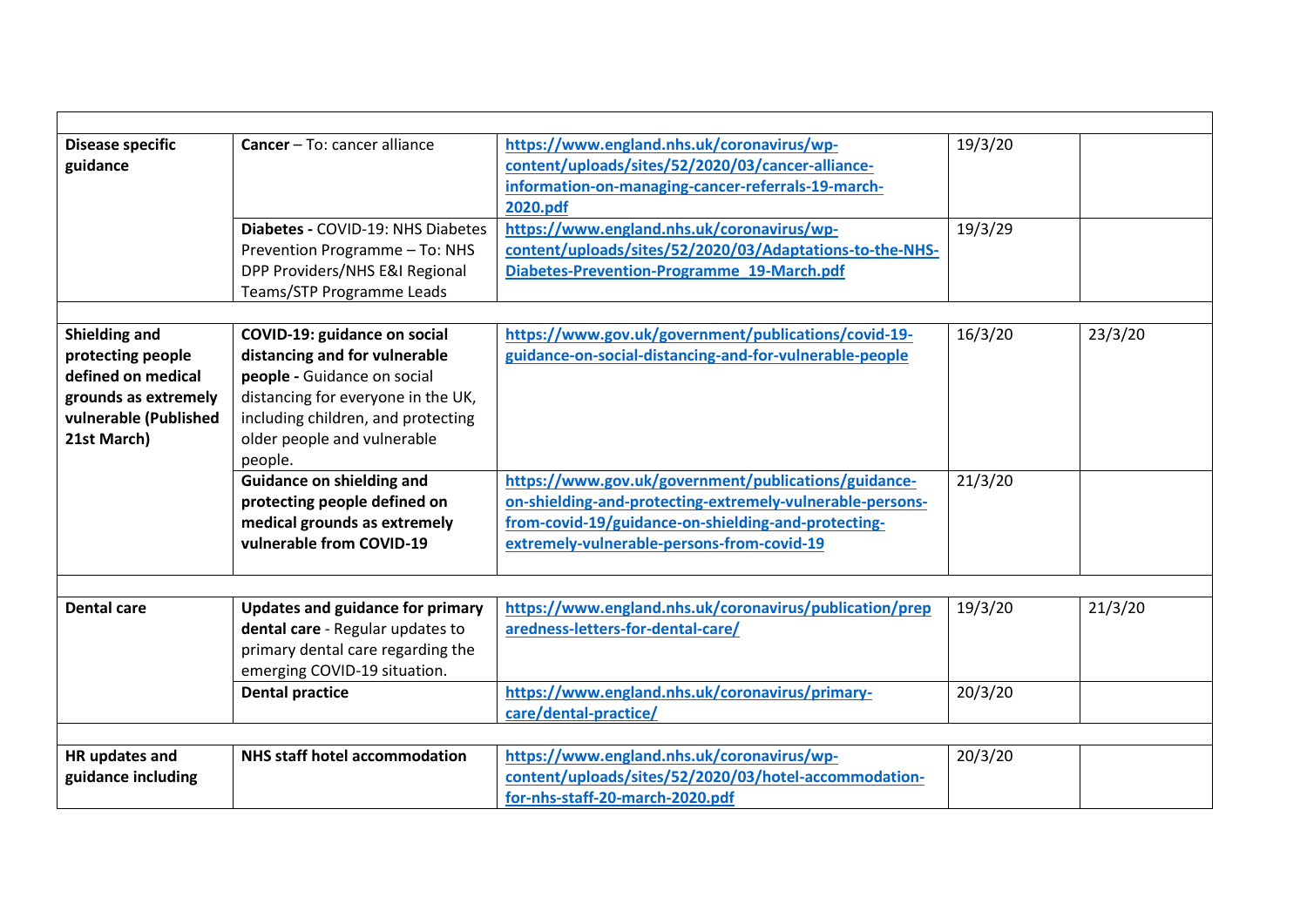<span id="page-8-1"></span><span id="page-8-0"></span>

| professionals                 | Letter - HR Colleagues                    | https://www.england.nhs.uk/coronavirus/wp-                | 20/3/20   |         |
|-------------------------------|-------------------------------------------|-----------------------------------------------------------|-----------|---------|
| standards                     |                                           | content/uploads/sites/52/2020/03/letter-hr-colleagues-20- |           |         |
|                               |                                           | march-2020.pdf                                            |           |         |
|                               | Supporting our most vulnerable            | https://www.england.nhs.uk/coronavirus/wp-                | Not dated |         |
|                               | people                                    | content/uploads/sites/52/2020/03/annex-2-supporting-our-  |           |         |
|                               |                                           | vulnerable-staff.pdf                                      |           |         |
|                               | Letter to HR colleagues                   | https://www.england.nhs.uk/coronavirus/wp-                | 19/3/20   |         |
|                               |                                           | content/uploads/sites/52/2020/03/letter-to-hr-colleagues- |           |         |
|                               |                                           | 19-march-2020.pdf                                         |           |         |
|                               | Covid-19 and professional                 | https://www.england.nhs.uk/coronavirus/wp-                | 19/3/20   |         |
|                               | standards activities (including           | content/uploads/sites/52/2020/03/letter-from-prof-powis-  |           |         |
|                               | appraisal and revalidation)               | to-ros-and-mds-19-march-2020.pdf                          |           |         |
|                               |                                           |                                                           |           |         |
| <b>Letters</b>                | <b>Letter - IMPORTANT AND URGENT</b>      | https://www.england.nhs.uk/coronavirus/wp-                | 17/3/20   |         |
|                               | - NEXT STEPS ON NHS RESPONSE              | content/uploads/sites/52/2020/03/20200317-NHS-COVID-      |           |         |
|                               | <b>TO COVID-19 - To: Chief executives</b> | letter-FINAL.pdf                                          |           |         |
|                               | of all NHS trusts and foundation          |                                                           |           |         |
|                               | trusts/CCG Accountable Officers/          |                                                           |           |         |
|                               | GP practices and Primary Care             |                                                           |           |         |
|                               | Networks/Providers of community           |                                                           |           |         |
|                               | health services                           |                                                           |           |         |
|                               | Supporting Drs in the event of a          | https://www.england.nhs.uk/coronavirus/wp-                | Undated   |         |
|                               | Covid 19 Epidemic in the UK               | content/uploads/sites/52/2020/03/supporting-doctors-      |           |         |
|                               |                                           | covid-19-letter-11-march-2020.pdf                         |           |         |
|                               |                                           |                                                           |           |         |
| <b>Estates and Facilities</b> | <b>Novel coronavirus (COVID-19)</b>       | https://www.england.nhs.uk/coronavirus/wp-                | 22/3/20   |         |
|                               | standard operating procedure -            | content/uploads/sites/52/2020/03/20200320-COVID-19-       |           |         |
|                               | Design note: COVID-19 ward for            | <b>ESTATES-FACILTIES-V1.0.pdf</b>                         |           |         |
|                               | intubated patients                        |                                                           |           |         |
|                               |                                           |                                                           |           |         |
| <b>Guidance for non</b>       | Stay at home: guidance for                | https://www.gov.uk/government/publications/covid-19-      |           | 24/3/20 |
| clinical settings             | households with possible                  | stay-at-home-guidance/stay-at-home-guidance-for-          |           |         |
|                               | coronavirus (COVID-19) infection          | households-with-possible-coronavirus-covid-19-infection   |           |         |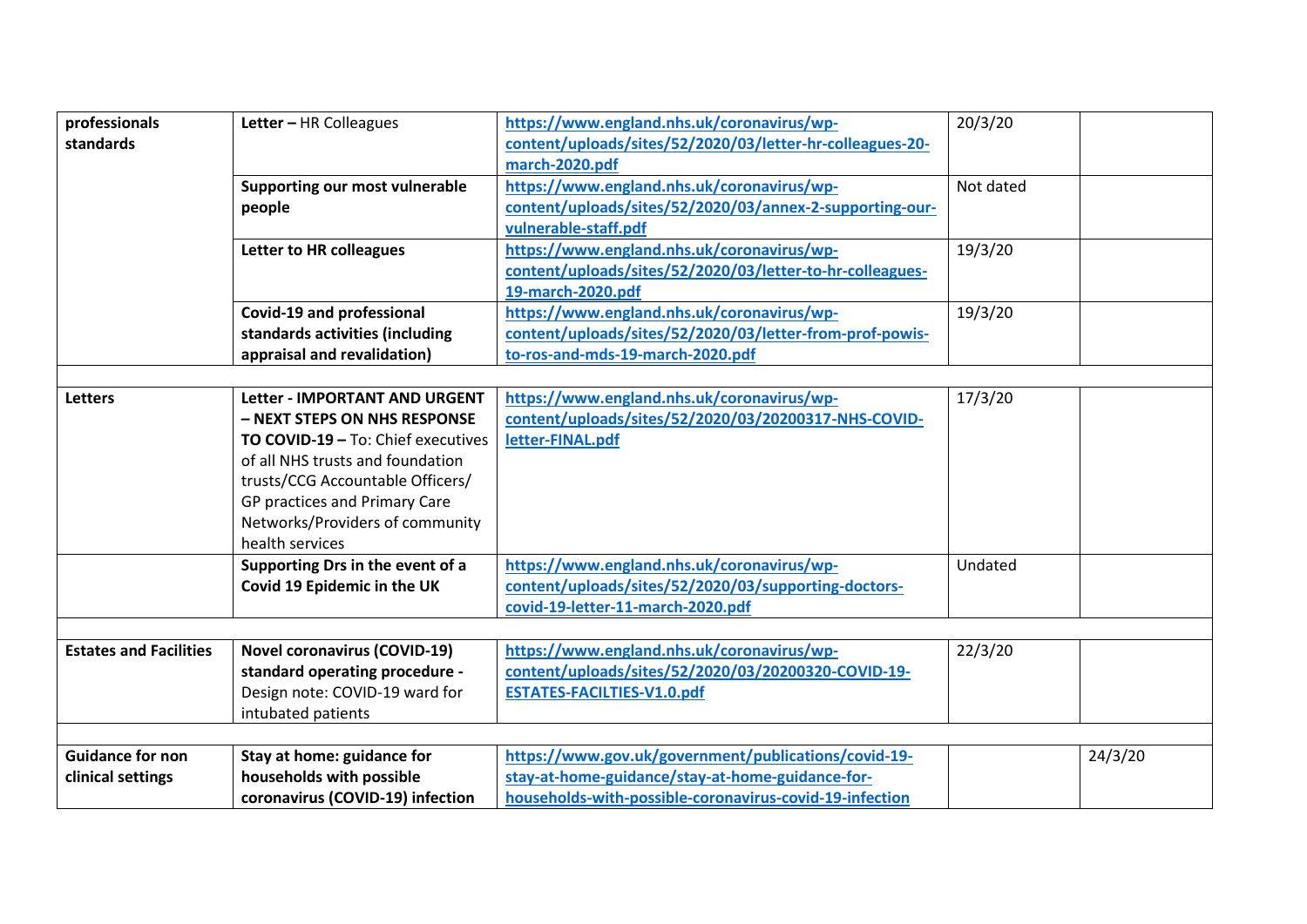| Coronavirus (COVID-19) - Easy           | https://assets.publishing.service.gov.uk/government/upload | 03/2020             |         |
|-----------------------------------------|------------------------------------------------------------|---------------------|---------|
| Read                                    | s/system/uploads/attachment_data/file/874281/COVID-        |                     |         |
|                                         | 19 easy read.pdf                                           |                     |         |
| <b>Stay at Home guidance for</b>        | https://assets.publishing.service.gov.uk/government/upload | <b>Criteria and</b> |         |
| households: current guidelines          | s/system/uploads/attachment_data/file/874011/Stay_at_h     | guidance            |         |
| illustrated                             | ome guidance diagram.pdf                                   | applied as of       |         |
|                                         |                                                            | 17/03/2020:         |         |
|                                         |                                                            |                     |         |
| COVID-19: cleaning in non-              | https://www.gov.uk/government/publications/covid-19-       |                     | 19/3/20 |
| healthcare settings                     | decontamination-in-non-healthcare-settings/covid-19-       |                     |         |
|                                         | decontamination-in-non-healthcare-settings                 |                     |         |
| <b>COVID-19: guidance for education</b> | https://www.gov.uk/government/publications/guidance-to-    |                     | 20/3/20 |
| settings                                | educational-settings-about-covid-19/guidance-to-           |                     |         |
|                                         | educational-settings-about-covid-19                        |                     |         |
| COVID-19: guidance for                  | https://www.gov.uk/government/publications/guidance-to-    | 25/2/20             | 24/3/20 |
| employees, employers and                | employers-and-businesses-about-covid-19                    |                     |         |
| businesses - Guidance for               |                                                            |                     |         |
| employees, employers and                |                                                            |                     |         |
| businesses in providing advice          |                                                            |                     |         |
| about the novel coronavirus,            |                                                            |                     |         |
| COVID-19.                               |                                                            |                     |         |
| COVID-19: guidance for hostel or        | https://www.gov.uk/government/publications/covid-19-       | 16/3/20             | 19/3/20 |
| day centres for people rough            | guidance-on-services-for-people-experiencing-rough-        |                     |         |
| sleeping - Information on               | sleeping                                                   |                     |         |
| coronavirus disease (COVID-19) for      |                                                            |                     |         |
| hostel or day centre providers of       |                                                            |                     |         |
| services for people experiencing        |                                                            |                     |         |
| rough sleeping.                         |                                                            |                     |         |
| <b>COVID-19 guidance for mass</b>       | https://www.gov.uk/guidance/covid-19-guidance-for-mass-    | 16/3/20             |         |
| gatherings - Guidance and advice        | gatherings                                                 |                     |         |
| for those arranging or planning to      |                                                            |                     |         |
| attend events in the UK.                |                                                            |                     |         |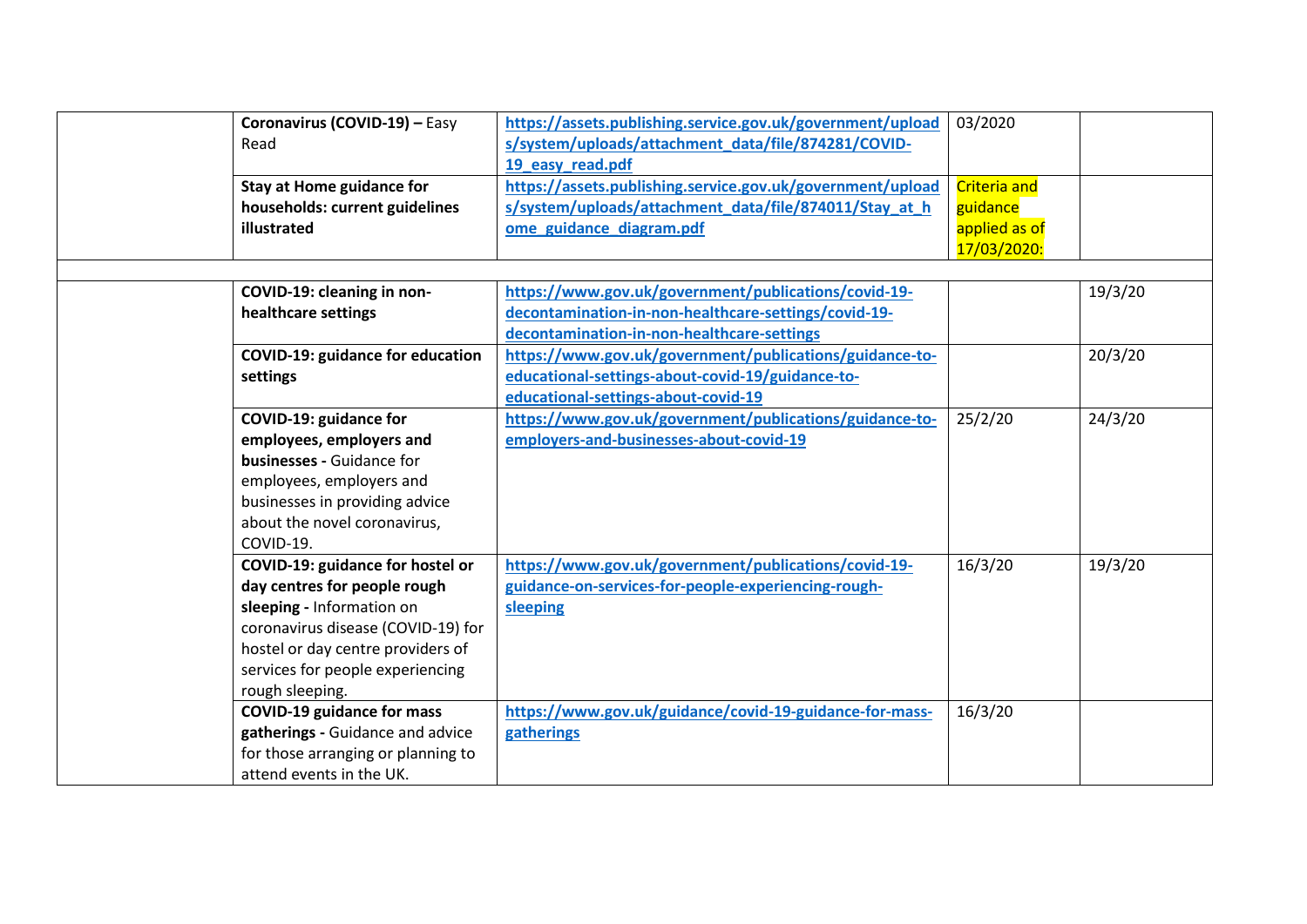| COVID-19: prisons and other               | https://www.gov.uk/government/publications/covd-19-        | 16/3/20 | 19/3/20 |
|-------------------------------------------|------------------------------------------------------------|---------|---------|
| prescribed places of detention            | prisons-and-other-prescribed-places-of-detention-guidance  |         |         |
| guidance - Information for prisons        |                                                            |         |         |
| and other prescribed places of            |                                                            |         |         |
| detention on coronavirus (COVID-          |                                                            |         |         |
| 19).                                      |                                                            |         |         |
| <b>COVID-19: guidance for residential</b> | https://www.gov.uk/government/publications/covid-19-       | 13/3/20 | 19/3/20 |
| care, supported living and home           | residential-care-supported-living-and-home-care-guidance   |         |         |
| care - Residential care, supported        |                                                            |         |         |
| living and home care in the event         |                                                            |         |         |
| of a coronavirus (COVID-19)               |                                                            |         |         |
| outbreak.                                 |                                                            |         |         |
| <b>Guidance on shielding and</b>          | https://www.gov.uk/government/publications/guidance-       | 21/3/20 |         |
| protecting people defined on              | on-shielding-and-protecting-extremely-vulnerable-persons-  |         |         |
| medical grounds as extremely              | from-covid-19/guidance-on-shielding-and-protecting-        |         |         |
| vulnerable from COVID-19                  | extremely-vulnerable-persons-from-covid-19                 |         |         |
| <b>Guidance for shipping and sea</b>      | https://www.gov.uk/government/publications/covid-19-       |         | 19/3/20 |
| ports on coronavirus (COVID-19)           | shipping-and-sea-ports-guidance/guidance-for-shipping-and- |         |         |
|                                           | sea-ports-on-coronavirus-covid-19                          |         |         |
| COVID-19: guidance on social              | https://www.gov.uk/government/publications/covid-19-       | 16/3/20 | 23/3/20 |
| distancing and for vulnerable             | guidance-on-social-distancing-and-for-vulnerable-people    |         |         |
| people - Guidance on social               |                                                            |         |         |
| distancing for everyone in the UK,        |                                                            |         |         |
| including children, and protecting        |                                                            |         |         |
| older people and vulnerable               |                                                            |         |         |
| people.                                   |                                                            |         |         |
| COVID-19: guidance for staff in the       | https://www.gov.uk/government/publications/covid-19-       | 14/2/20 | 19/3/20 |
| transport sector - Guidance on            | guidance-for-staff-in-the-transport-sector                 |         |         |
| COVID-19, including general               |                                                            |         |         |
| precautions for staff and guidance        |                                                            |         |         |
| on the assessment and                     |                                                            |         |         |
| management of arrivals into the           |                                                            |         |         |
| UK.                                       |                                                            |         |         |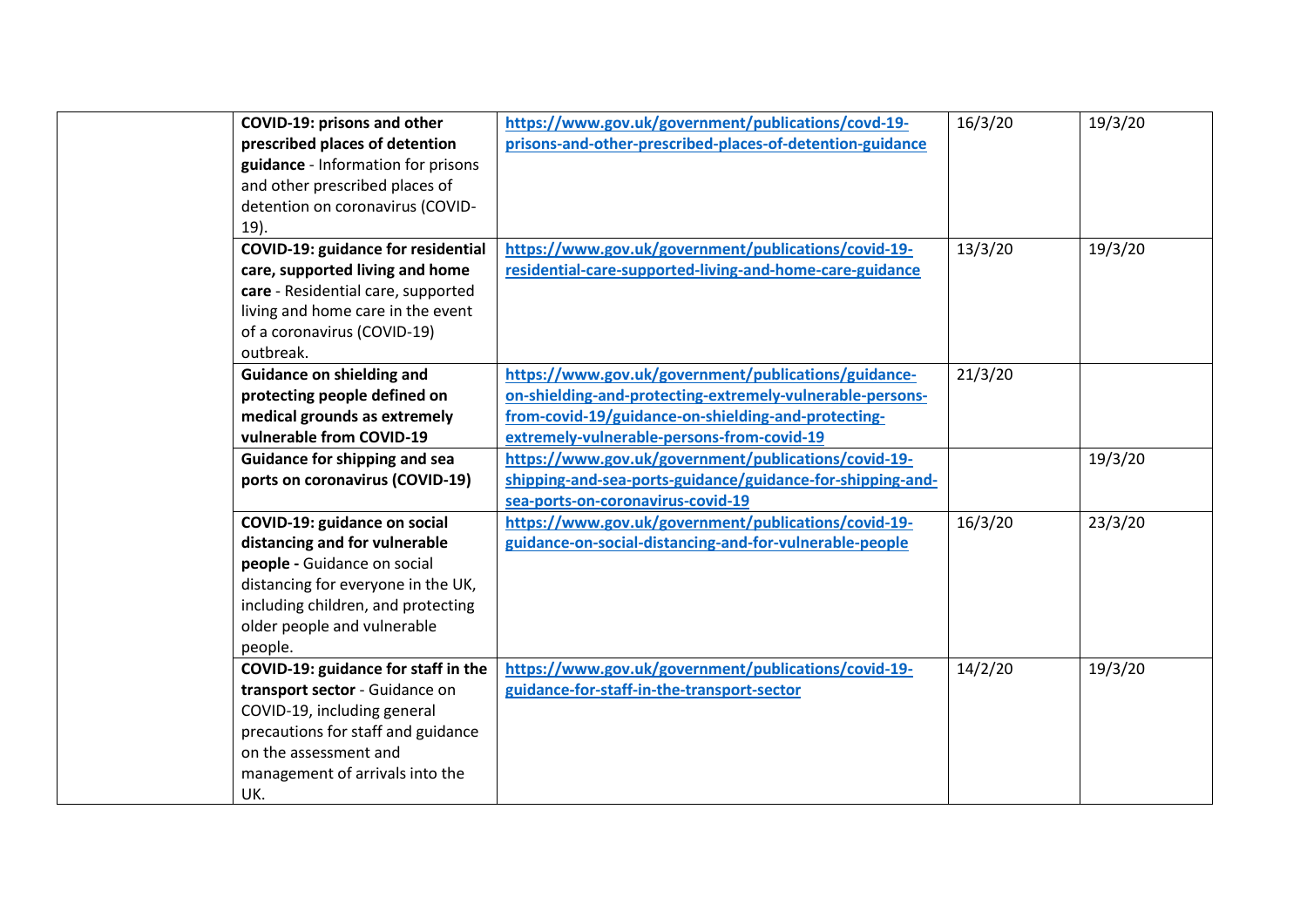<span id="page-11-1"></span><span id="page-11-0"></span>

|                                                   | COVID-19: advice for the freight<br>transport industry - Guidance for<br>the freight transport industry on<br>international travel following<br>government advice for British<br>nationals. | https://www.gov.uk/government/publications/covid-19-<br>guidance-on-freight-transport                                                                                  | 17/3/20 |         |
|---------------------------------------------------|---------------------------------------------------------------------------------------------------------------------------------------------------------------------------------------------|------------------------------------------------------------------------------------------------------------------------------------------------------------------------|---------|---------|
| <b>Free School Meals</b>                          | <b>COVID-19: free school meals</b><br>guidance for schools                                                                                                                                  | https://www.gov.uk/government/publications/covid-19-<br>free-school-meals-guidance/covid-19-free-school-meals-<br>guidance-for-schools                                 | 19/3/20 | 20/3/20 |
| <b>Ethical framework for</b><br>adult social care | Responding to COVID-19: the<br>ethical framework for adult social<br>care                                                                                                                   | https://www.gov.uk/government/publications/covid-19-<br>ethical-framework-for-adult-social-care/responding-to-<br>covid-19-the-ethical-framework-for-adult-social-care | 19/3/20 |         |
|                                                   |                                                                                                                                                                                             |                                                                                                                                                                        |         |         |
|                                                   |                                                                                                                                                                                             |                                                                                                                                                                        |         |         |
|                                                   |                                                                                                                                                                                             |                                                                                                                                                                        |         |         |
|                                                   |                                                                                                                                                                                             |                                                                                                                                                                        |         |         |
|                                                   |                                                                                                                                                                                             |                                                                                                                                                                        |         |         |
|                                                   |                                                                                                                                                                                             |                                                                                                                                                                        |         |         |
|                                                   |                                                                                                                                                                                             |                                                                                                                                                                        |         |         |
|                                                   |                                                                                                                                                                                             |                                                                                                                                                                        |         |         |
|                                                   |                                                                                                                                                                                             |                                                                                                                                                                        |         |         |
|                                                   |                                                                                                                                                                                             |                                                                                                                                                                        |         |         |
|                                                   |                                                                                                                                                                                             |                                                                                                                                                                        |         |         |
|                                                   |                                                                                                                                                                                             |                                                                                                                                                                        |         |         |
|                                                   |                                                                                                                                                                                             |                                                                                                                                                                        |         |         |
|                                                   |                                                                                                                                                                                             |                                                                                                                                                                        |         |         |
|                                                   |                                                                                                                                                                                             |                                                                                                                                                                        |         |         |